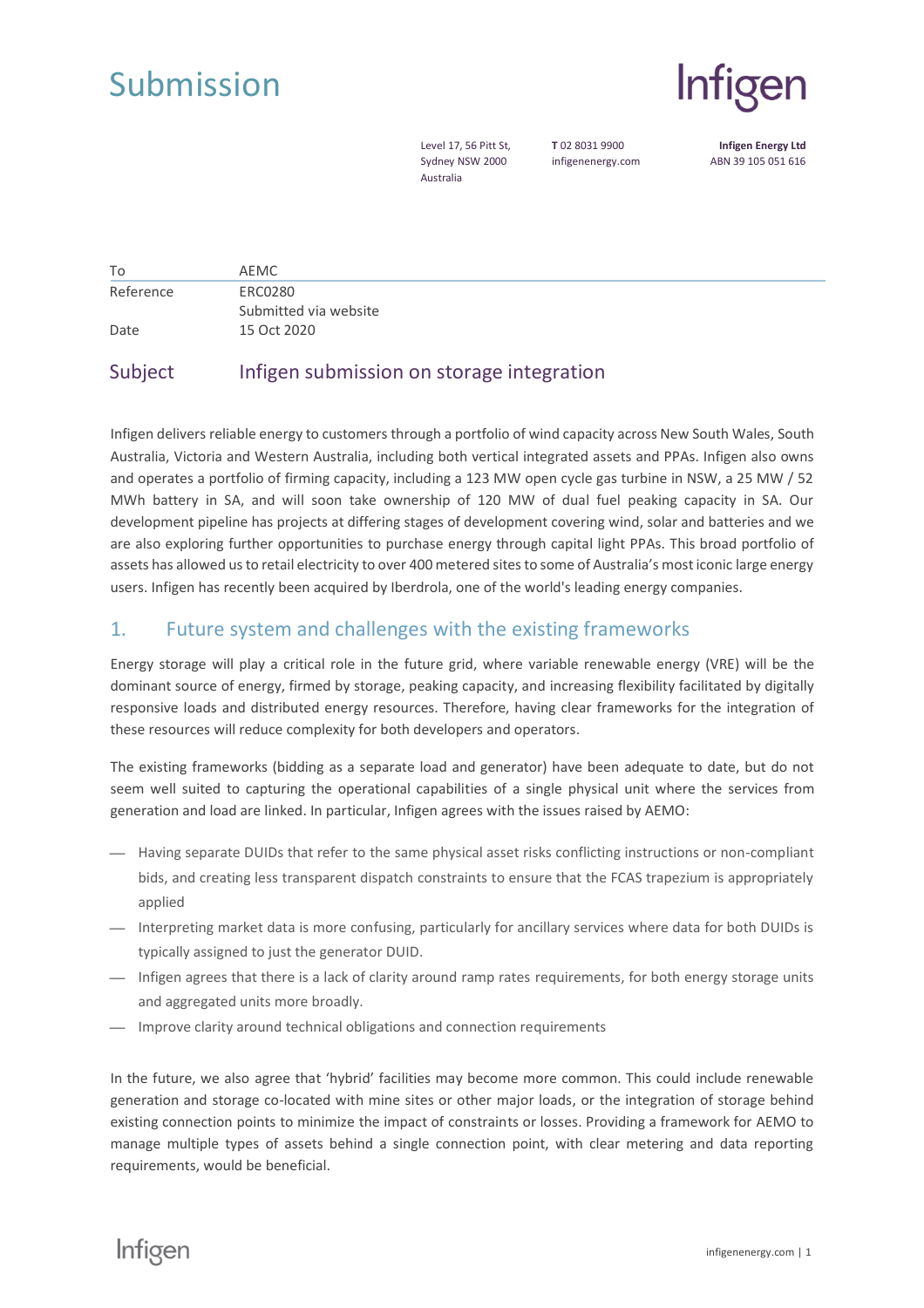# 2. Interaction with ESB Post-2025 review

We consider that linking this package to the Two-Sided Market work of the ESB is critical. How increasingly responsive loads and embedded generation should be dispatched, metered, and reported will be important as these technologies capture more market share. We broadly support the principles of establishing guidelines for services rather than technologies (generation or load) where possible.

Given that this change is important, but not necessarily urgent, the AEMC should consider whether actioning some or all this rule change should be incorporated into (or deferred until after) the ESB Post-2025 process.

### 3. New registration category

Infigen in principle supports establishing a new registration category for energy storage systems, and a clear framework for managing multiple registration categories behind a single connection point. The AEMC has identified the key issues to be considered, however we note:

- Some care will be required to ensure that all capabilities are retained (for example, ensuring that definitions that refer to maximum capacity do not restrict a storage unit's offers into FCAS). We expect that this will ultimately be simpler than the current arrangements, however.
- ⎯ While the ability to linearly transition between all setpoints in load/generation is important, there may be alternatives for resources such as pumped hydro that cannot smoothly transition between pumping and generating that still allow registration as a single entity (e.g., modifications to the FCAS trapezium to incorporate a No-Go zone similar to Basslink, to ensure Regulation and Contingency can be delivered, with while still allowing bids from a single unit). For the avoidance of doubt, we expect that pumped hydro units (or other technologies) should not be explicitly referenced in the Rules, but rather a technology neutral approach applied.
- $-$  New frameworks must avoid a wind or solar farm being forced to register as a scheduled generator if it colocates a battery on site, or otherwise being forced to operate energy storage in a non-economic manner<sup>1</sup>. This will maximise the efficiency of the grid, and minimise distortions to locational decisions.

# 4. Responses to other questions

#### **Ramp rates**

Infigen would also support providing greater clarity on appropriate ramp rates from aggregated units. In our view, ramp rates should be based on the maximum aggregated generation, consistent with Chapter 2 of the NER, as proposed by AEMO. This provides consistency across generation types, and avoids spurious ramp rate requirements driven by the 1 MW minimum.

#### **Grandfathering**

All else equal, we consider there would be benefit in existing assets transitioning to the new registration category – simplifying future upgrades, as well as providing a consistent platform for AEMO to manage energy storage.

<sup>&</sup>lt;sup>1</sup> Infigen recently provided a detailed submission to the AER on the costs of forcing semi-scheduled generators to "self-firm" within a dispatch interval (rather than using the Regulation or similar markets). These same arguments would also apply if wind or solar farms were forced to use on-site storage to firm output.

<https://www.infigenenergy.com/assets/Uploads/Regulatory-Submissions/AER-Semi-scheduled-submission-Infigen.pdf>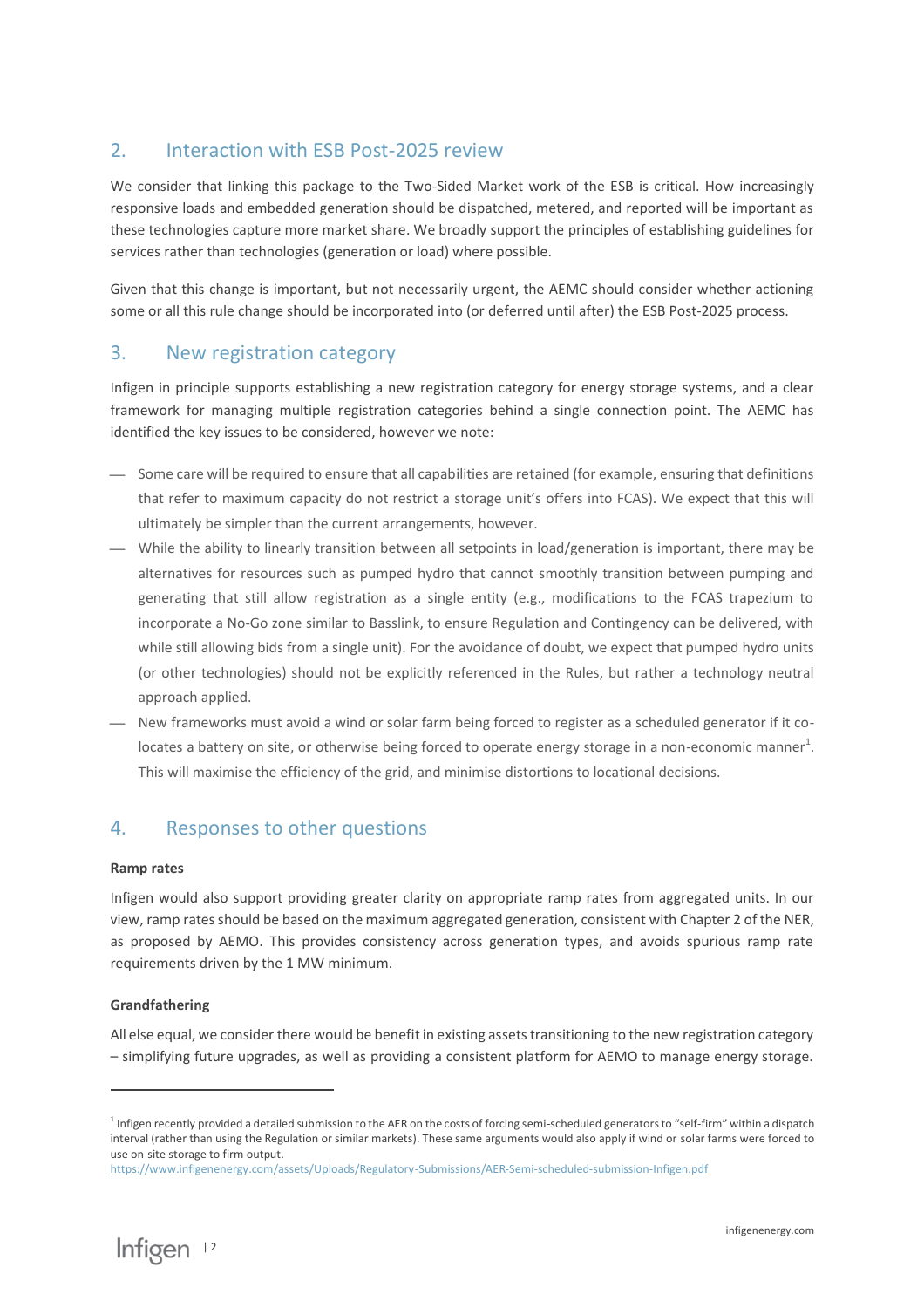However, the cost of the transitioning to an asset is not yet clear, and could be material depending on the system changes required. Furthermore, given the pace of regulatory reform underway, it may be challenging to transition existing assets to the new registration category in a timely manner. As such, existing energy storage providers should have the option, but not the obligation, to transition to the new registration category. We recommend clear transition arrangements are developed and published, demonstrating there would be no new operational constraints and no risk of reopening the connection agreement.

#### **Technical standards**

Currently, in a number of cases, Customer and Generator technical standards conflict; a new registration category that consolidates standards (and reflects the primarily generation role of batteries) would simplify operations.

The Customer standards are generally written as maximum (not to exceed) requirements (for example S5.3.5 with power factor), whereas the Generator standards are written as minimum standards that must be met or exceeded (with some exclusions). In this respect, there are conflicts where the capability of storage may not theoretically be able to be utilised whilst acting as a load as opposed to that which would be available when being considered as a Generator (with negative generation). This is currently managed through development of a 'merged' set of performance standards but this is not ideal.

Allowing positive and negative bids from a single DUID would greatly simplify operations. While allowing 20 bid bands would preserve maximum flexibility from storage units, this would also require more system changes for both AEMO and participants. We note that AEMO's market management systems are currently only positive integer based and hence will require changes to allow negative bids and potentially fractional dispatch.

#### **PASA**

We acknowledge that system reliability is less deterministic than in the past. This is reflected in AEMO's move to statistical models for both PASA (multiple Monte Carlo iterations) and LOR conditions (the Forecast Uncertainty Measure metric).

We disagree, however, that storage is not currently "co-optimised" in pre-dispatch. Market participants such as Infigen regularly update bidding to ensure that the proposed dispatch schedule is physically (and financially) deliverable. This includes batteries, where software determines the most efficient dispatch, and continues to update bidding as conditions change, providing a consistently up to date – and co-optimised – schedule to AEMO. This necessarily takes into account the risk of dispatching "now" for a moderate prices versus "later" for an uncertain but potential high price event. We therefore do not see any need to change the pre-dispatch process, or any evidence now that pre-dipsatch is less accurate (or less fit for purpose).

In contrast, there are opportunities to improve the PASA framework, including clearer treatment of interregional transfers, reserve sharing, and local reserve requirements, which are critical for Infigen's Operating Reserves proposal but also for more transparent NEM operation. Incorporating greater information on energy storage, including available hours of storage capacity, and potentially state of charge information. We caution that this should not be treated as bid data, and that pre-dispatch should remain the "source of truth" for expected storage usage. In particular, if there is a conflict between projected reliability in PASA and in pre-dispatch, pre-dispatch should be treated as the projected use of storage.

Any changes to PASA should be progressed in conjunction with AEMO's current review.